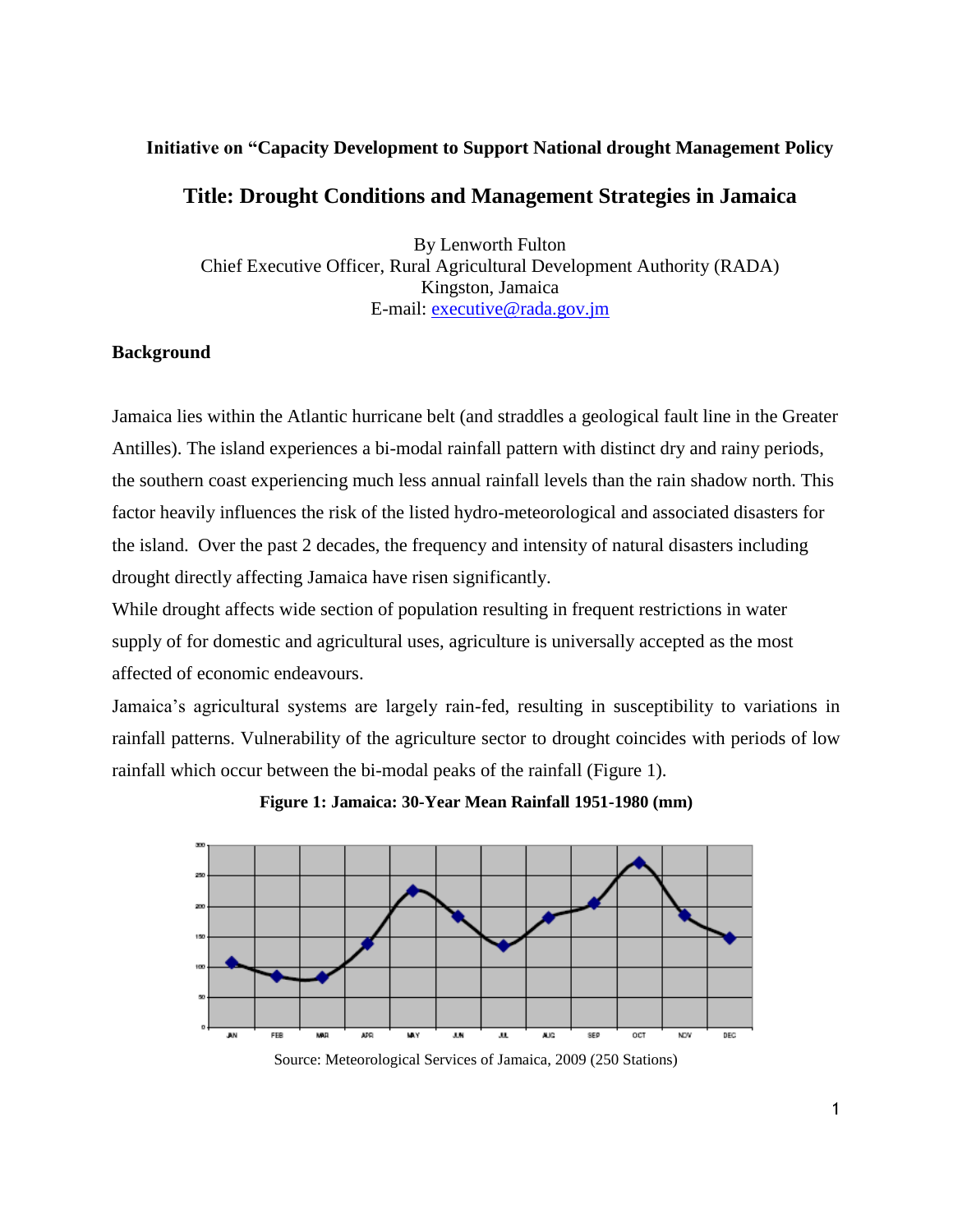Jamaica's bimodal rainfall pattern consists of two peak periods with higher values of rainfall and corresponding periods of lower rainfall amounts. The primary peak occurs in October and the secondary in May. The lowest amounts are at a minimum during the period February to March and the month of July. A comparison of the old 30 year mean (1951-80) with the 1971-2000 mean by the Meteorological Service has shown that the island's rainfall patterns and values have not changed significantly for the current thirty-year (1971-2000) period. However, the main changes noted are that of wetter dry periods and drier wet periods.

The drought conditions affecting several of the productive agricultural zones has severely restricted domestic crop establishment, as well as yields in some areas (Figure 1).



**Figure 1: Island Rainfall Map- January 2010**

Source: Meteorological Services of Jamaica (2010)

At present, the most severely impacted by drought parishes are: St. Thomas, St. Andrew, St. Catherine, Clarendon, Manchester, St. Elizabeth, Westmoreland and sections of St Ann. From it's data-gathering in the field, RADA reports that there are approximately 4564 hectares currently under production in these parishes. Of this amount 1606 hectares are being adversely affected by the prevailing drought. However, with the sparse levels of rainfall, the percentage reduction in crop yields currently ranges from as low as two (2) percent to a high of seventy (70) percent (Table 1). This stark variation in yields is to be attributed to the varying types of crops grown in the different parishes and their respective responses to the sustained lack of adequate water.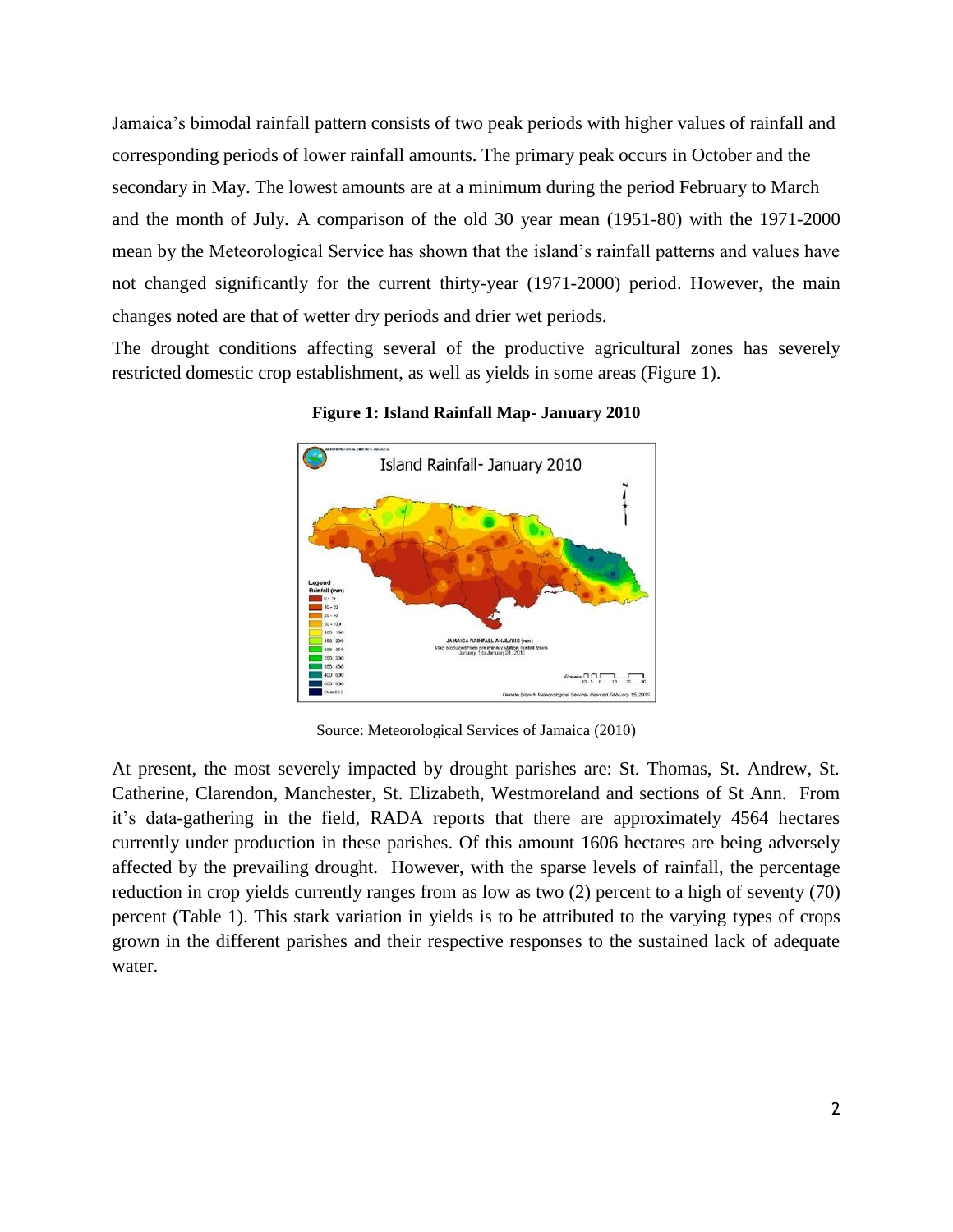| Parish               | <b>Estimated</b><br>Ha. under<br><b>Production</b> | <b>Estimated Ha.</b><br>Affected by<br><b>Drought</b> | <b>Expected</b><br>Yield (t) | Range<br><b>Reduction</b> in<br><b>Crop Yield</b> |
|----------------------|----------------------------------------------------|-------------------------------------------------------|------------------------------|---------------------------------------------------|
| <b>St. Thomas</b>    | 271.2                                              | 37.0                                                  | 652.8                        | $11 - 28\%$                                       |
| <b>St. Andrew</b>    | 246.6                                              | 30.1                                                  | 379.18                       | $2 - 51\%$                                        |
| <b>St. Ann</b>       | 370.4                                              | 130.3                                                 | 1452.0                       | $25 - 50\%$                                       |
| <b>St. Catherine</b> | 301.3                                              | 159.4                                                 | 1709.0                       | $18 - 50\%$                                       |
| Clarendon            | 607.7                                              | 160.4                                                 | 2656.74                      | $10 - 30\%$                                       |
| Manchester           | 1,126.3                                            | 282.2                                                 | 4080.4                       | $25 - 70%$                                        |
| <b>St. Elizabeth</b> | 1,328.3                                            | 789.3                                                 | 9644.1                       | $29 - 40%$                                        |
| Westmoreland         | 312.4                                              | 17.5                                                  | 189.2                        | $10 - 30\%$                                       |

**Table 1: Effect of Drought Conditions on Agricultural Production in Jamaica (2013)**

The Ministry of Agriculture and Fisheries and had put in place several programmes and initiatives to increase growth of the sector through attracting new investments and instituted an import substitution strategy for agricultural crops such as onion, Irish potato carrot, sweet pepper and tomato, that can be competitively produced locally. Such initiatives can be seriously jeopardized by the impacts of natural disasters, including drought resulting in failure to meet economic targets and negatively impact on the people livelihood.

Jamaica places a great effort in developing capacities of all vulnerable sectors in dealing with the impacts of climate change and natural disasters in a sustainable manner.

The country will soon have a comprehensive disaster-management policy which, among others things, will set out a medium- to long-term strategy to minimise the perennial effects of drought on the island.

#### **Drought Monitoring and Early Warning System**

A drought monitoring network was set through close collaborations of the Office of Disaster Preparedness and Emergency Management (ODPEM), the National Irrigation Commission (NIC) and the Water Resources Authority.

The Meteorological Service is responsible for monitoring, analyzing and archiving the rainfall records of Jamaica. Its Climate Branch maintains a rainfall network of nearly four hundred rain gauges and rainfall recorders located strategically across the island. From the information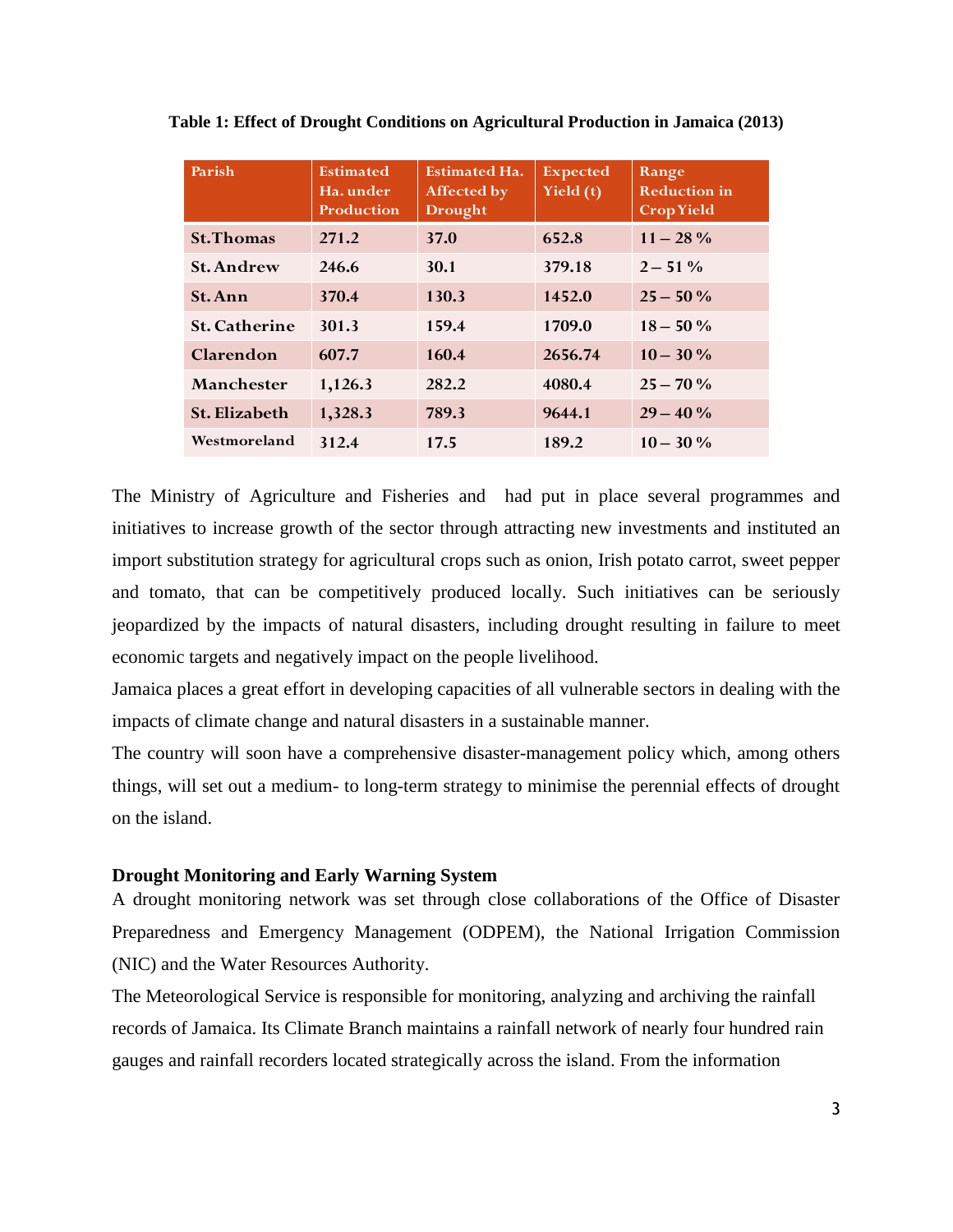collected the values for the island's drought Index are computed. This index is used to determine the onset, intensity and end of a drought in Jamaica. Monthly electronic Agromet Bulletins issued to assist stakeholders with information on rainfall and drought conditions. In 2007 April, the Ministry initiated a Disaster Risk Management mechanism specifically for the agricultural sector.

## **Vulnerability Assessments**

Jamaica is particularly vulnerable to the drought hazard because of the following reasons:

- o As a developing country, Jamaica is particularly vulnerable to drought as we rely heavily on agriculture.
- o Jamaica lies within the tropics and so we are dependent on more than one rainy season. A deficiency in any one season can produce a damaging drought.
- o Predominant number of approximately 260 000 farmers in Jamaica are fall in the category of small, rain-dependent farms, with less than two (2) hectares in size.
- o The increase in Jamaica's population due to urbanization, has led to a great increased demand for an already limited supply of water.
- o Limited/poor national water storage systems.

# **Strategies Being Implemented by the Ministry of Agriculture & Fisheries to Address the Impact of the Drought**

Owing to the localized nature of drought in Jamaica and the largely agricultural specificity of its impact, this hazard tends not to have the prominence of large-scale phenomena such as hurricanes and floods. However, recent drought events and associated wildfires especially in the agricultural bread-basket areas of southern Jamaica have focused attention on the need for a long-term strategy for drought-risk reduction. The Ministry of Agriculture and Fisheries is pursuing the following short to medium-term interventions:

## Short-term Interventions:

• Training farmers and other stakeholders in efficient water management and land husbandry practices including mulching with the aid of plastic or grass liners to retain soil moisture, adding organic matter to soil to increase its water holding-capacity and establishing windbreaks around fields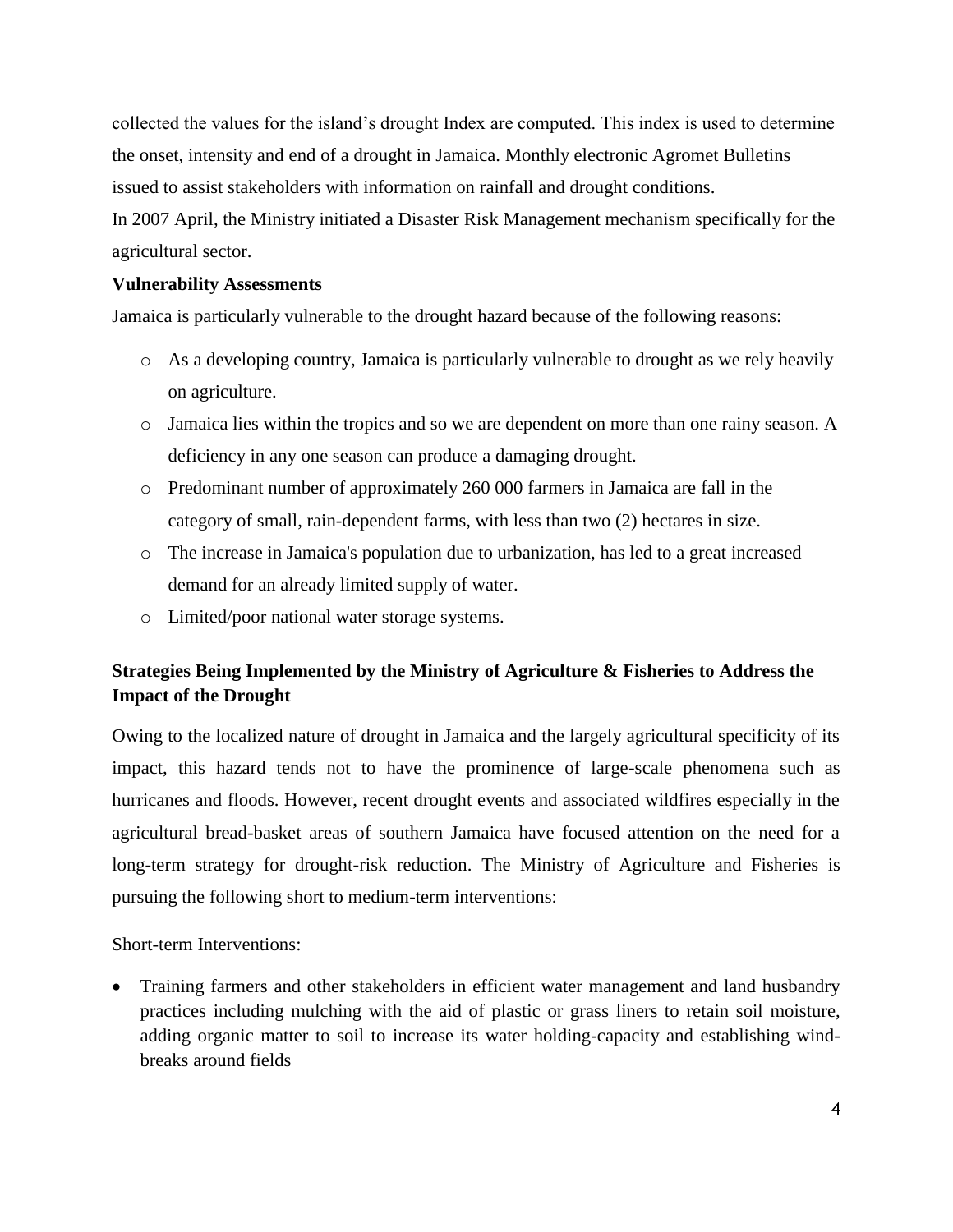- RADA will continue to truck water to production areas where possible.
- Encouraging farmers to use efficient and economical irrigation systems where practical and as resources permit e.g. gravity drip systems, small portable pumps, tanks for water storage (black tanks);
- Encouraging farmers to plant seeds in trays instead of direct seeding in order to use available water more efficiently;
- Assisting farmers to improve their crop portfolio mix by planting drought-tolerant crops e.g. cassava, pineapple, sweet potato, gungo peas, ginger.
- Encouraging farmers to install temporary guttering systems to catch water from sporadic rainfall
- Exploring the rehabilitation of existing permanent water tanks in communities across the island;
- Sourcing funds to develop proposed irrigation schemes as outlined in the *National Irrigation Development Plan* prepared by the NIC.
- Increases in the level of production and the range of crops produced under protective cultivation
- Medium-Term Interventions:
- Utilizing Geographic Information System (GIS) technology to cross-match key production areas with rainfall data for the last two (2) years areas, in order to better inform water management strategies for those locations
- Determining the water availability in key production areas The Ministry has asked the Water Resources Authority to identify available water resources and determine the capacity that can be used in key agricultural areas
- Implementing *Rain Water Harvesting and Small-Scale Irrigation Projects* in Southern St Elizabeth *-* The Ministry is awaiting approval from the FAO for this project which will serve approximately 500 farmers and establish at least 20 demonstration rainwater harvesting systems (such as guttering and micro dams) and other appropriate technologies on small farms in that region
- The Ministry's Research and Development Division and the Centre of Excellence for Advanced Technology will be working to develop drought-resistant varieties of crops that are suitable for Jamaica.
- Conducting research on alternative crops that can be grown in greenhouses.